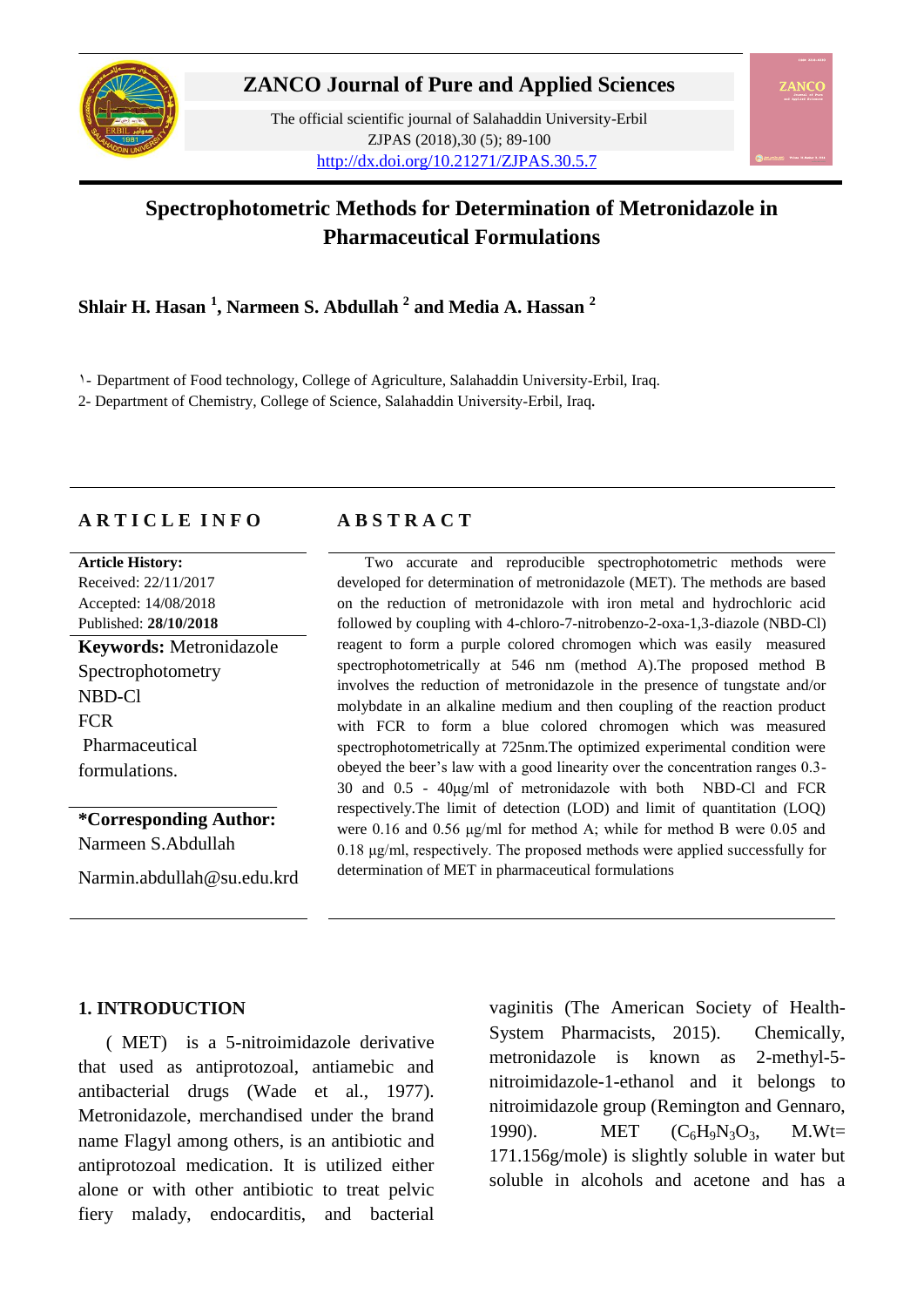chemical structure as shown in Fig 1.(British Pharmacopeia, 2013).

 MET has been determined by potentiometric titration using 0.1M perchloric acid as a titrant(British Pharmacopeia on CD-ROM., 2013). Other methods have also been reported for the determination of MET in pharmaceutical formulation such as electrochemical methods (Kattab et al., 2011; Liu et al., 2013; Yilmaz et al., 2013; Sarr et al., 2016) , chromatography ( Ouyang, 2010; Ashour and Kattan , 2010 ;Al-Halabi et al., 2012) , and flow injection analysis (Simoes et al., 2006).

 Visible spectrophotometry remains competitive comparing with other methods for pharmaceutical analysis due to its simplicity, cost effectiveness, sensitivity, accuracy and precision. Initial reduction of the nitro group has been used as a basis for determination of metronidazole in the visible region followed by either diazotization and coupling of the resulting amine with different coupling agents (Ibrahim and Bashir, 2012; Youssef et al., 2015) or resulting amine undergoes a condensation reaction with aromatic aldehyde to form Schiff's bases (Siddappa et al., 2008).

Other visible spectrophotometric methods based on different reaction schemes have been reported in literature for the determination of MET in pharmaceutical formulations (Thulasama and Venkateswarlu 2009 ; Miljkovic et al., 2014) . However, none of these methods are satisfactory, Some of these methods have narrow linear range (Saffaj et al., M., 2004), time consuming steps like heating and extraction ( Lopez et al., 1997; Bhatkar and Chodankar, 1980), used costly reagents and include an additional diazotization step (Adegoke and Umoh, 2009 ), critical dependence on pH (Alsamarrai, 2011). Hence, there is a need to develop another method in order to minimize such disadvantages.

 The developed spectrophotometric methods are based on the reduction of MET with powdered iron and HCl, followed by coupling with NBD-Cl or FCR. The experimental conditions were optimized and then Beer's law limits, Sandell's sensitivity and molar absorptivity were calculated for the proposed methods. The accuracy and precision of the developed methods were evaluated and the effect of some common excipients was studied. The standard potentiometric titration method (British Pharmacopeia on CD-ROM., 2013) was accomplished for comparing the present methods statistically, and it was found that the results of both methods were not significantly different.



**Fig.1. Chemical structure of metronidazole (MET).**.

## **2.EXPERIMENTAL AND METHODS**

#### **2.1. Experimental**

#### **2.1.1. Apparatus**

 UV-VIS spectrophotometer (Cecil CE3021-England) was used for all spectral and absorbance measurements using 1.0 cm quartz cells. Thermostatically controlled water bath (Lab. companion shaking BS-11, Korea) was used for temperature control.

## **2.1.2. Reagents**

 All chemicals used in this study were of analytical grade. A pure metronidazole (MET) was obtained as gifts from (Awamedica Company for Drug Industries and Medical Applications Awa, Erbil). Folin-Ciocaleteu reagent (FCR) and 4-chloro-7-nitrobenzo-2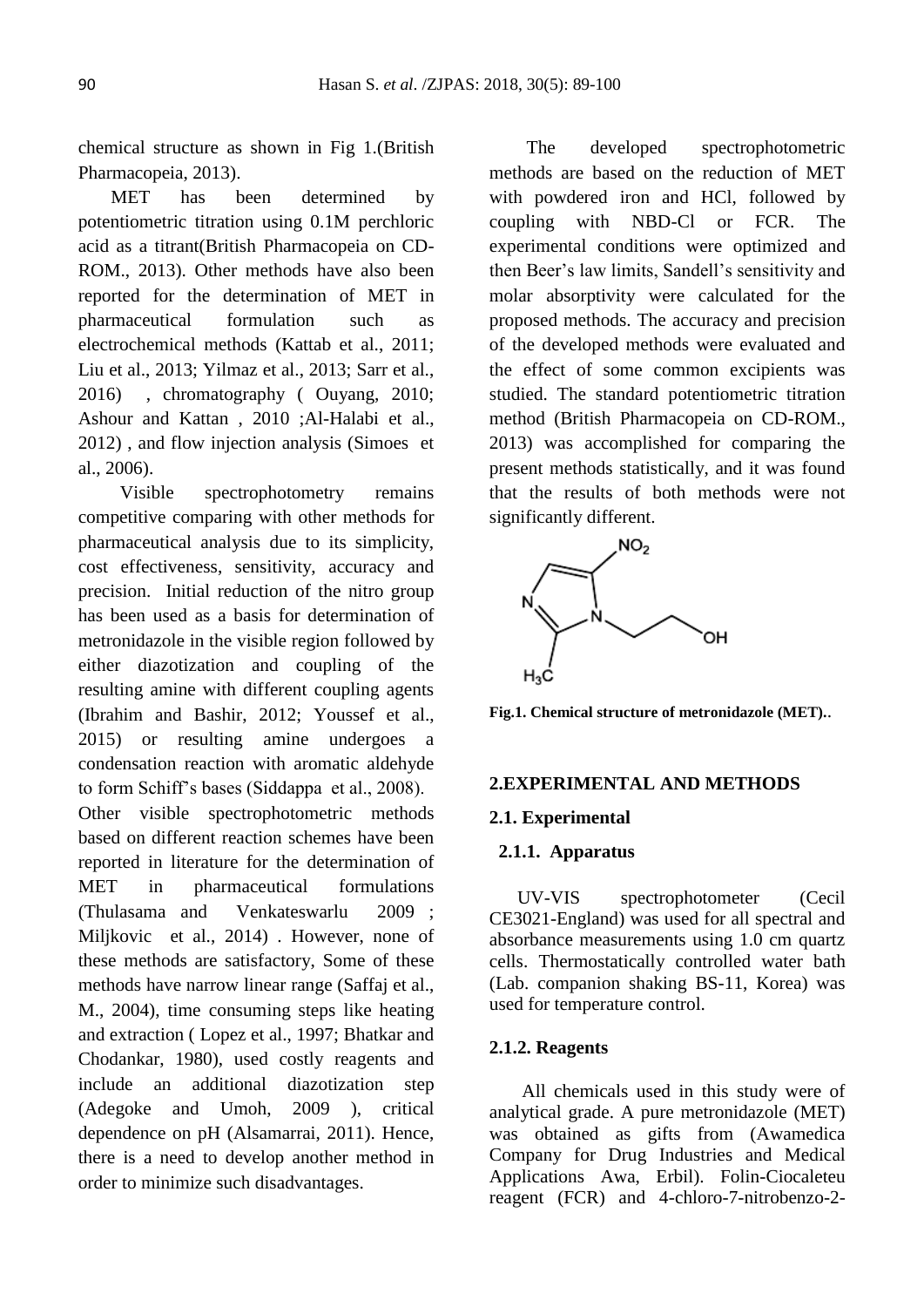oxa-1, 3-diazole (NBD-Cl) were purchased from Sigma Chemicals Co., USA. Sodium hydroxide and sodium bicarbonate were obtained from Fluka.

## **2.1.3. Solutions**

- Reduced metronidazole solution (100 μg /ml) was prepared by dissolving 0.01g of MET in 10 ml deionized water followed by addition of 0.4 g of powdered iron and 5 ml of concentrated HCl.The solution was stirred for 20 min at room temperature and then filtered. The filtrate was diluted with deionized water to 100 ml in a volumetric flask and then kept in an amber-glass volumetric flask, where it was stable at least for 2 days (Al-Temur, 2015).

-Serial dilutions of reduced MET solution (100 μg /ml) with deionized water were made to cover the working range of the calibration graph.

- Folin-Ciocaleteu reagent (FCR)(1:3, v/v) was prepared by mixing accurately measured 25 ml of commercially available FCR in 75 ml of deionized water.

- Solution of 4-chloro-7-nitrobenzo-2-oxa-1, 3 diazole (NBD-Cl) (0.3%) was freshly prepared by dissolving 0.3 g of NBD-Cl in 100 ml of acetone.

- Sodium hydroxide solution (2 M) was prepared by dissolving 8 g of sodium hydroxide in deionized water and then diluted to the mark with deionized water in 100 ml volumetric flask.

- Sodium bicarbonate solution (2 M) was prepared by dissolving 16.8 g of the pure sodium carbonate in deionized water and then filtered .The filtrate was diluted to the mark with deionized water in 100 ml volumetric flask.

- interferences solutions (1000 ppm) were prepared by dissolving 100 mg of each interferences in exactly 100 ml of deionized water.

## **2.2. Recommended procedures**

## **2.2.1. Method A**

 Different volumes of MET ranging from 0.03 to 3.0 ml (0.3-30 μg /ml) were transferred into a series of 10 ml volumetric flasks followed by adding 0.2 ml of 0.3% NBD-Cl and 1.0 ml of 2M NaOH, then completed to the mark with deionized water. After 5 min, the absorbance of the colored product was measured at 546 nm at room temperature against reagent blank.

## **2.2.2. Method B**

 Different aliquots of working standard of MET ranging from 0.05 to 4.0 ml (0.5-40 μg /ml) were transferred into a series of 10 ml volumetric flasks. To each flasks, 0.5 ml of 2M sodium carbonate and 0.3 ml of 1:3 FCR reagents were added, and then diluted to the mark with deionized water and kept at room temperature for 10 min to complete the reaction. The absorbance of the blue colored complex was measured at 725 nm against reagent blank.

## **2.3. Assay procedure for pharmaceutical tablets**

Two different brands of metronidazole tablets were analyzed. Twenty tablets for each brand of metronidazole were powdered. An accurate quantity of powdered tablets equivalent to 0.01 g of MET was weighed and dissolved in about10 ml of deionized water, then the procedure of reduction (section 2.3) was applied. The solution was then filtered, and the residue was washed out thoroughly with 10 ml portions of deionized water (three times).The total volume of the filtrate was then made up to 100 ml with deionized water and the recommended procedure was applied for determination of MET. The absorbance of the solution was measured against the solution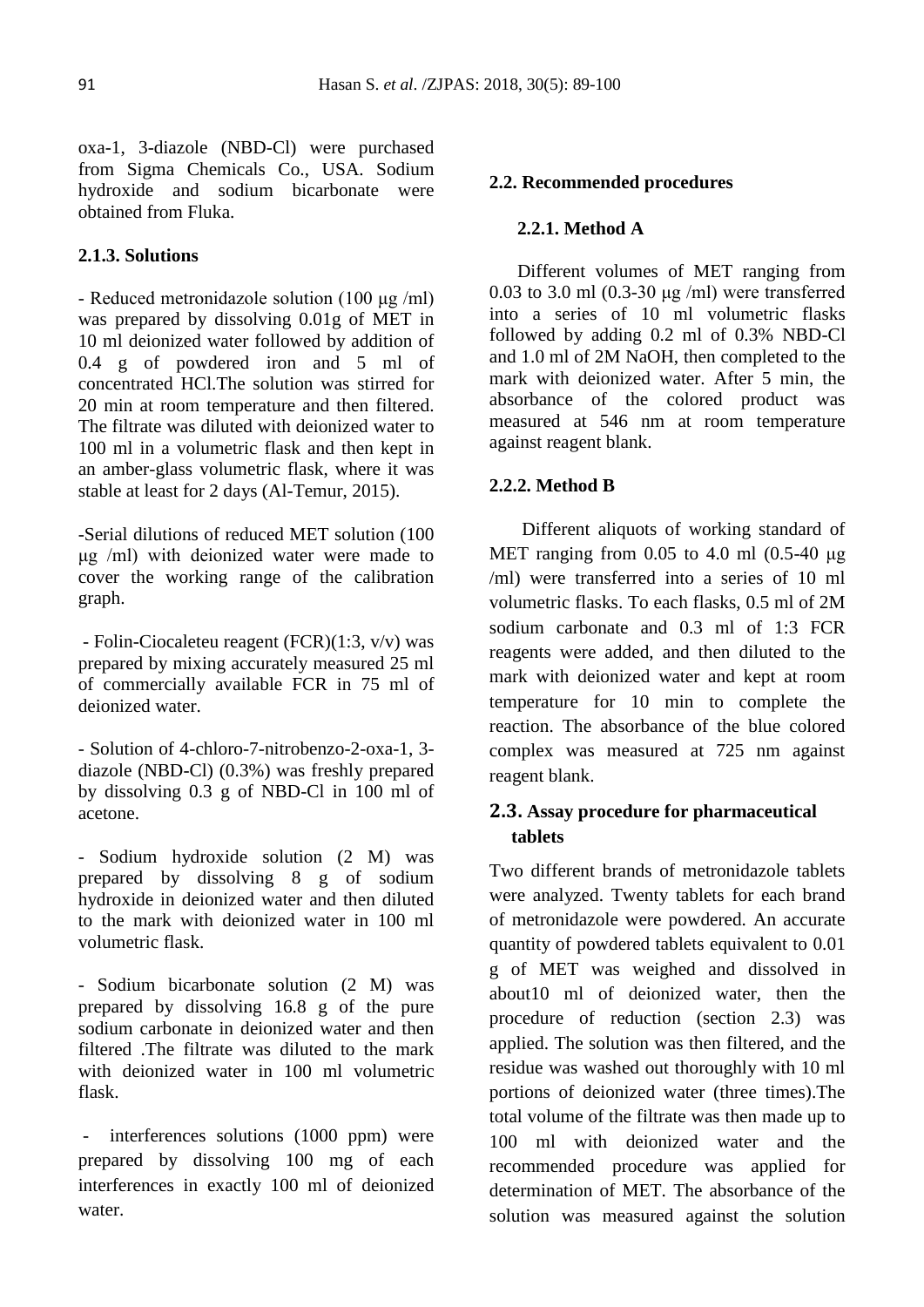blank and the amount of MET was calculated from the calibration graph.

#### **2.4. Assay procedure for suspended solution**

0.25 ml of the suspended solution (equivalent to 0.01 g of MET) was diluted with 10 ml of distilled water and the procedure of reduction (section 2.3) was applied. The solution was then diluted to the mark in a 100 ml volumetric flask with deionized water to get the concentration of 100 ppm MET. The recommended procedure was then applied for determination of MET. The absorbance was measured against the blank solution and the amount of MET was calculated from the calibration graph. The readings were taken in triplicate.

#### **3. RESULTS AND DISCUSSION**

 The proposed spectrophotometric methods for determination of metronidazole were based on the reduction of the nitro group to an amino group by powdered iron in an acidic medium (HCl). The resulting amine undergoes a rapid reaction in alkaline medium with NBD-Cl /NaOH and FCR/Na2CO3 to form two colored complexes with maximum absorbances at 546 and 725 nm, respectively. NBD-Cl and FCR have been used as chromogenic reagents for the colorimetric determination of phenolic compounds and amines (primary and secondary) and for spectrophotometric determination of compounds such as acyclovi certain nitrogen compounds,salbutamol,lisinopril , paroxetine hydrochloride, hydralazine hydrochloride pencillin, sencnidazole and ferulic acid (Basavaiah and Prammela, 2002; Ikawa et al., 2003; El-Enany et al., 2004; El-Emam et al., 2004; Onal et al., 2005; Siddappa et al., 2009; Singh and Maheshwari, 2010; Kuma et al., 2012; Jadhav et al., 2012). In the method A, the reaction is a nucleophilic Aromatic Substitution (SNAr) in which the chlorine atom of NBD-Cl reagent attacks the primary amino group of the drug in alkaline medium followed by the liberation of hydrochloric acid to form a purple colored complex that shows a maximum absorption at 546 nm (Fig. 2).

 In the method B, the estimation is based on reacting of MET with Folin-Ciocaleteu reagent in an alkaline medium to form a blue colored product that shows maximum absorption at 725 nm (Fig. 2). Folin-Ciocaleteu reagent (FCR) is a mixture of phosphomolybdate & phosphotungstate. The complex formation was due to the oxidation of the drug and the reduction of FCR. The proposed reaction mechanisms based on the reported methods (Kuchekar et al., 2005; Swamy et al., 2012) are given in scheme 1.



**Fig.2. Absorption spectra of MET (20 μg / ml) for methods A and B against reagent blank.**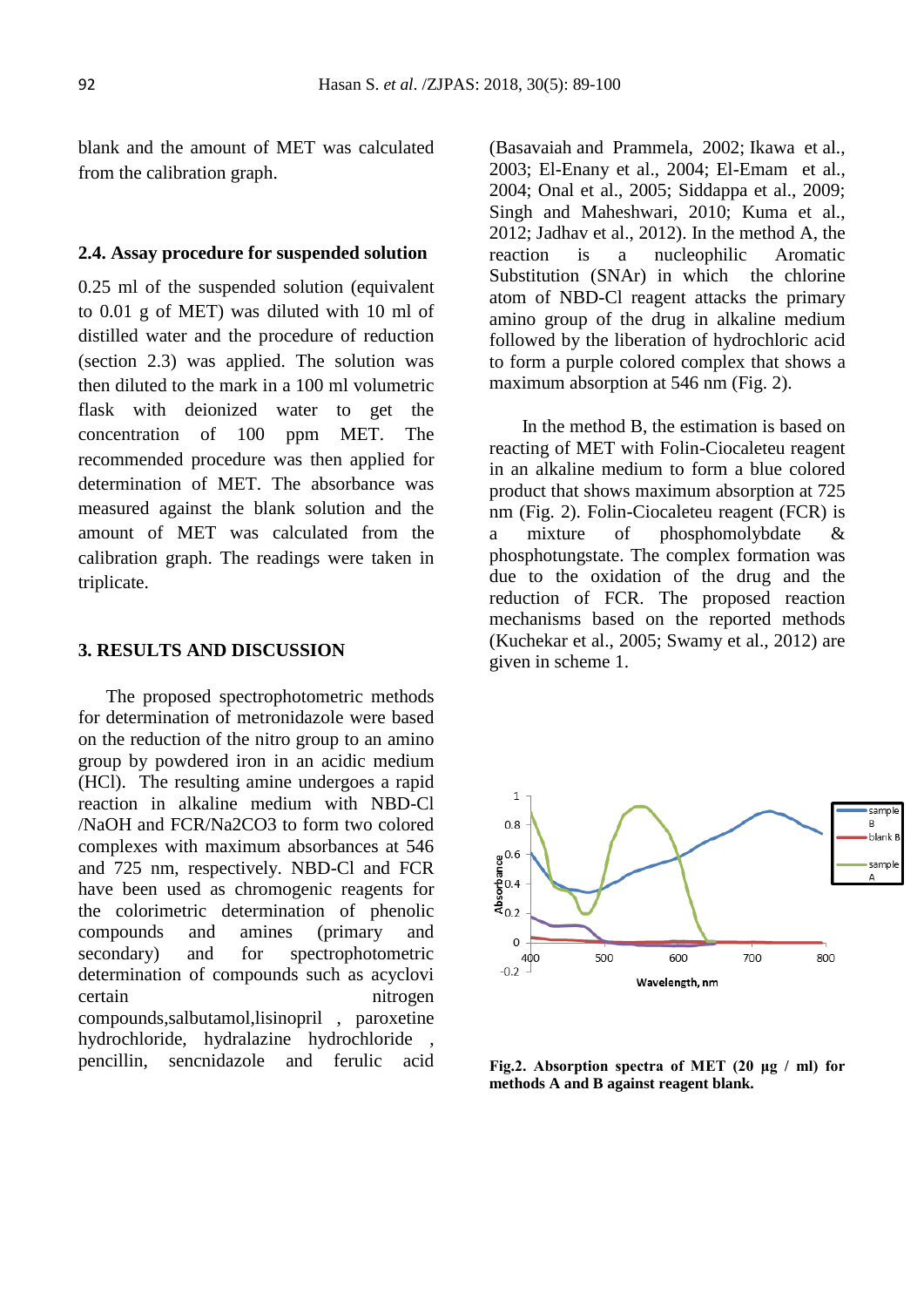

**Scheme 1. Proposed chemical reactions of MET in basic medium with NBD-Cl and FCR**

## **3.1. Optimization of reaction variables 3.1.1. Effect of reagents**

 The influence of the concentration of NBD-Cl and FCR was studied using different volumes of 0.3% NBD-Cl or 1:3 diluted FCR solutions of the reagent on the intensity of the developed color at constant MET concentration (20  $\mu$ g/ ml). It was found that 0.2 ml of NBD-Cl and 0.3 ml of FCR give the maximum absorbance; while above this volume the absorbance decreases (method B) or remains constant (method A) (Fig.3). Therefore 0.2 ml of (NBD-Cl) and 0.3 ml of (FCR) were selected as the optimum volumes and used in all subsequent measurements.



**Fig. 3. Effect of volume of 0.3% NBD-Cl and 1:3 diluted FCR on the absorbance of the final colored product in the solution of MET (20 μg/ ml).** 

## **3.1.2. Effect of alkaline solution**

To obtain the maximum absorbance ,the effect of concentration of different types of alkaline solution were studied .Different volumes ranged from 0.3-2.5 ml of 2M of three base solutions (sodium hydroxide, potassium hydroxide, and sodium bicarbonate) were examined. The results showed that the maximum absorbances can be obtained by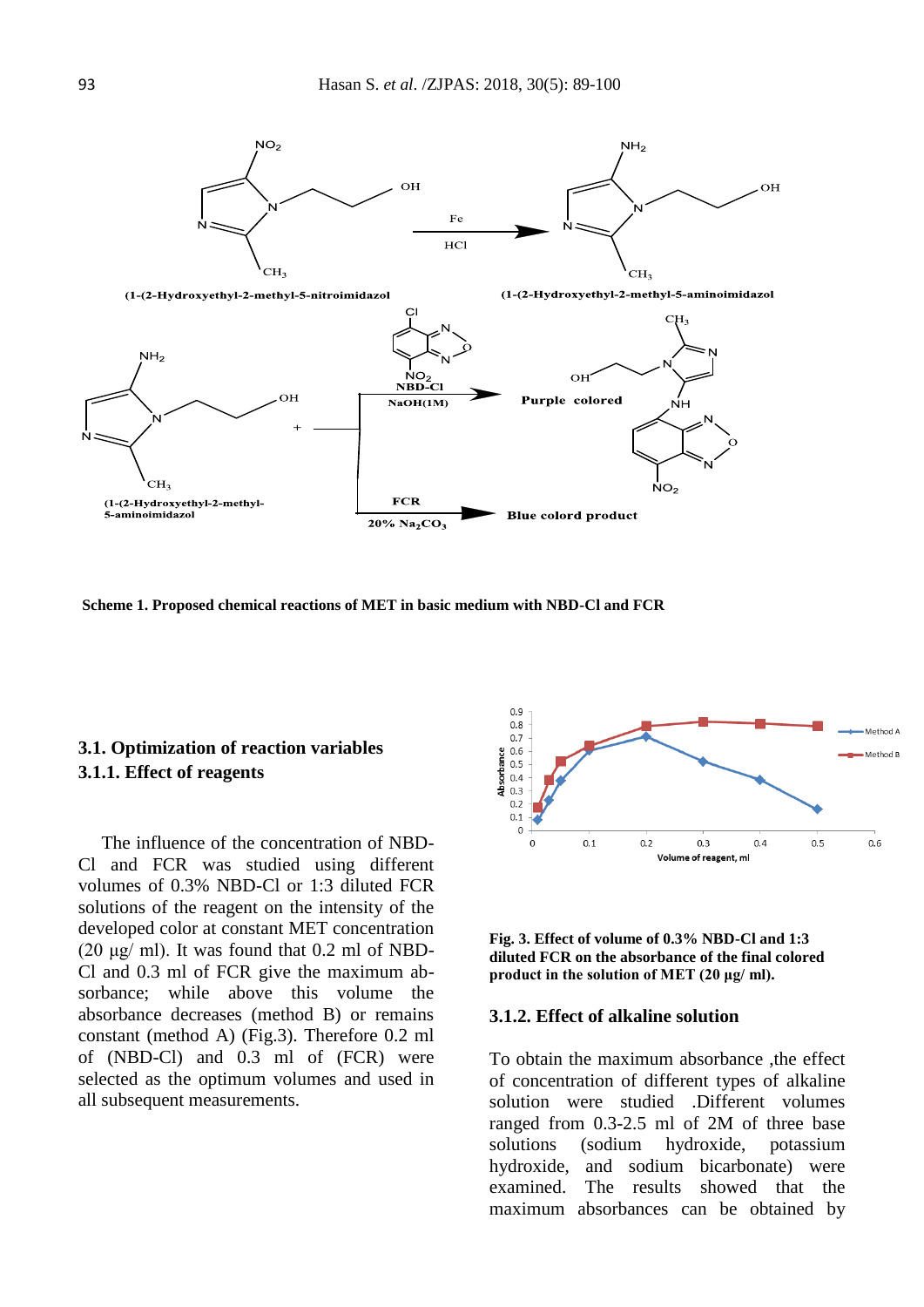using 1 ml of 2M sodium hydroxide in method A and 0.5 ml of 2M sodium carbonate in method B (Fig. 4). Hence, these volumes were selected and used in all subsequent measurements.



**Fig. 4. Effect of different concentrations of alkaline solutions (NaOH and Na2CO3) on the absorbance of the final reaction solution.**

## **3.1.3. Effect of temperature and time of reaction**

 It was found that an increasing of the temperature has a negative effect on the absorbance of the reaction solution for both methods A and B. the reason may be due to the degradation of the main produced colored product in the reaction .The effect of temperature ranged from 20-60°C and reaction times on the color intensity were studied. It was found that an increasing of the temperature has a negative effect on the absorbance of the reaction solution for both methods A and B.The reason may probably due to the degradation or instability of the main produced colored product in the reaction solution. As shown in Table 1,the maximum color development was obtained at room temperature (25°C) (optimum temperature ) after 5 min and 10 min for methods A and B ,respectively and they were used throughout the determination process for method A and B ,respectively (Table 1).Afterwards, the stability of the product in both method A and B were monitored by measuring the absorbance of the final colored solution. It was found that the final colored products are stable for up to 1 hour (method A) and 3 hours (method B) at  $25^{\circ}$ C as shown in Fig. 5.

**Table 1** 

**Effect of temperature and time on the absorbance of final reaction solution.** 

|                    |       |       | Time (min) with the absorbance values (method |       |       |       | Time (min) with the absorbance values (method |       |       |       |
|--------------------|-------|-------|-----------------------------------------------|-------|-------|-------|-----------------------------------------------|-------|-------|-------|
| Temp. <sup>o</sup> |       |       | A)                                            |       |       |       |                                               | B)    |       |       |
| $\mathbf C$        | 5     | 10    | 20                                            | 30    | 40    | 5     | 10                                            | 20    | 30    | 40    |
| 20                 | 0.872 | 0.869 | 0.867                                         | 0.866 | 0.864 | 0.887 | 0.886                                         | 0.883 | 0.880 | 0.878 |
| 25                 | 0.915 | 0.910 | 0.908                                         | 0.909 | 0.906 | 0.890 | 0.892                                         | 0.889 | 0.884 | 0.885 |
| 30                 | 0.856 | 0.854 | 0.852                                         | 0.848 | 0.849 | 0.829 | 0.833                                         | 0.830 | 0.829 | 0.827 |
| 40                 | 0.811 | 0.809 | 0.807                                         | 0.806 | 0.803 | 0.784 | 0.787                                         | 0.785 | 0.783 | 0.781 |
| 50                 | 0.673 | 0.671 | 0.670                                         | 0.669 | 0.666 | 0.711 | 0.714                                         | 0.712 | 0.710 | 0.710 |
| 60                 | 0.522 | 0.521 | 0.519                                         | 0.517 | 0.515 | 0.685 | 0.689                                         | 0.887 | 0.885 | 0.883 |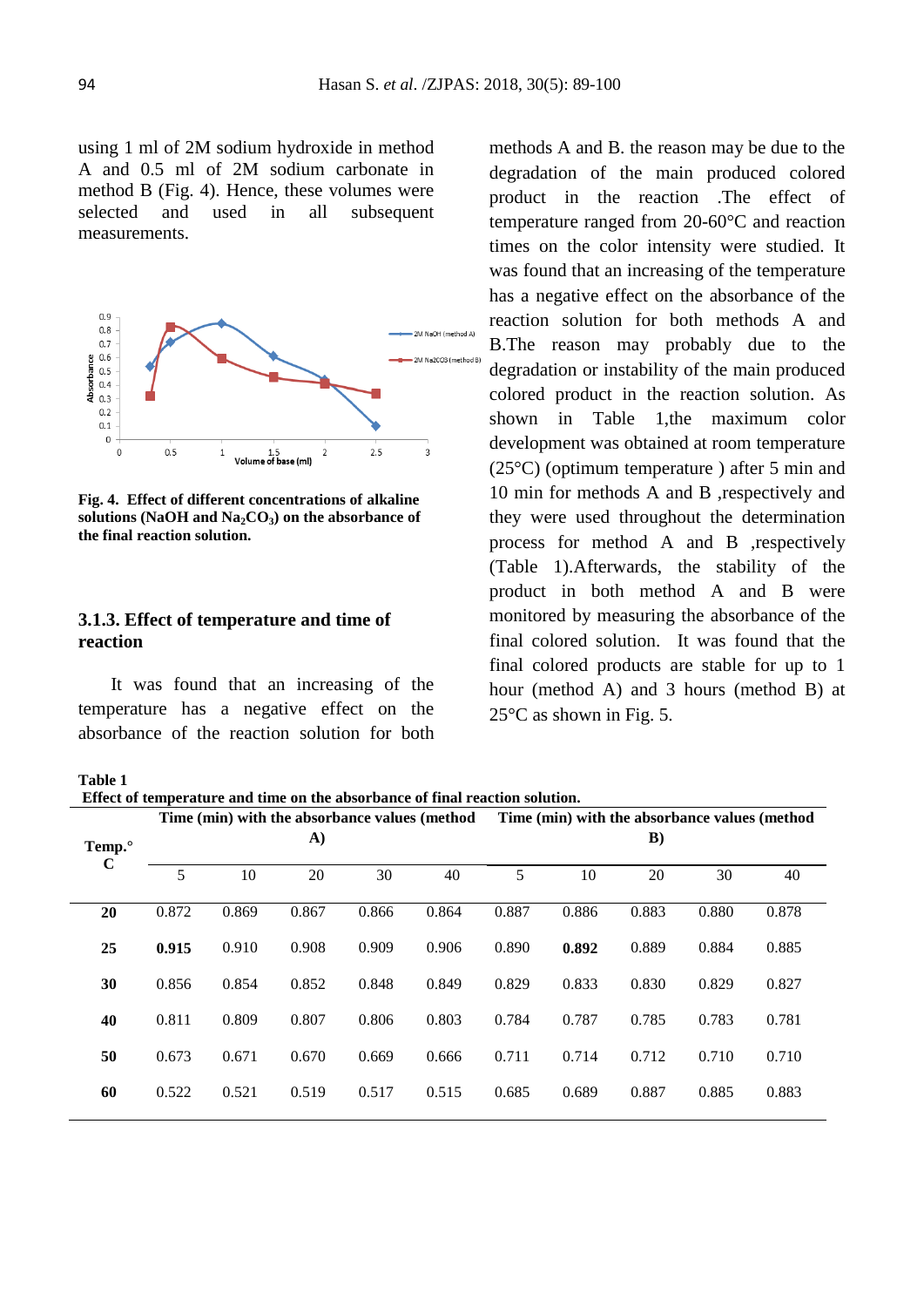

**Fig. 5. Effect of time on the stability of the final colored products in methods A and B.**

## **3.1.4. Effect of order of addition**

 The order of addition of reagent (R) and corresponding volume of base (B) to the sample solution (20 ppm of MET) was examined (Table 2). The results indicated that the addition orders (II) in method A and (I) in method B are the optimum as they produced the colored products with high intensity.

#### **Table 2**

**Effect of order of addition on the absorbances.**

| <b>Reaction</b><br>components | Order<br>number | Absorbance<br>(method A) | Absorbance<br>(method B) |  |
|-------------------------------|-----------------|--------------------------|--------------------------|--|
| $MET + B + R$                 | I               | 0.745                    | 0.896                    |  |
| $MET + R + R$                 | П               | 0.916                    | 0.711                    |  |
| $R + R + MET$                 | Ш               | 0.577                    | 0.448                    |  |

## **3.1.5. Effect of solvents**

 In order to choose the best solvent for color development of the solution, different solvents were tested such as methanol, ethanol, acetone, acetonitrile and water. The results indicated that the highest absorbance and reproducible results are obtained when water is used as a

solvent (Table 3). Hence deionized water was selected for dilution of NBD-Cl and FCR solutions throughout all subsequent experiments.

#### **Table 3**

**Effect of solvents on optical properties of the color products.**

| <b>Solvents</b> | <b>Absorbance</b><br>Method A | of Absorbance<br>of<br><b>Method B</b> |
|-----------------|-------------------------------|----------------------------------------|
|                 |                               |                                        |
| <b>Methanol</b> | 0.301                         | 0.287                                  |
| <b>Ethanol</b>  | 0.211                         | 0.118                                  |
| Acetone         | Turbid                        | Turbid                                 |
| Acetonitrile    | Turbid                        | Turbid                                 |
| Water           | 0.917                         | 0.898                                  |

## **3.2. Analytical methods validation**

#### **3.2.1. Analytical data**

 The analytical parameters such as Beer's law limits, Sandell's sensitivity and molar absorptivity were calculated for the proposed methods A and B (Table 4). Regression analysis of the Beer's law also revealed a good correlation.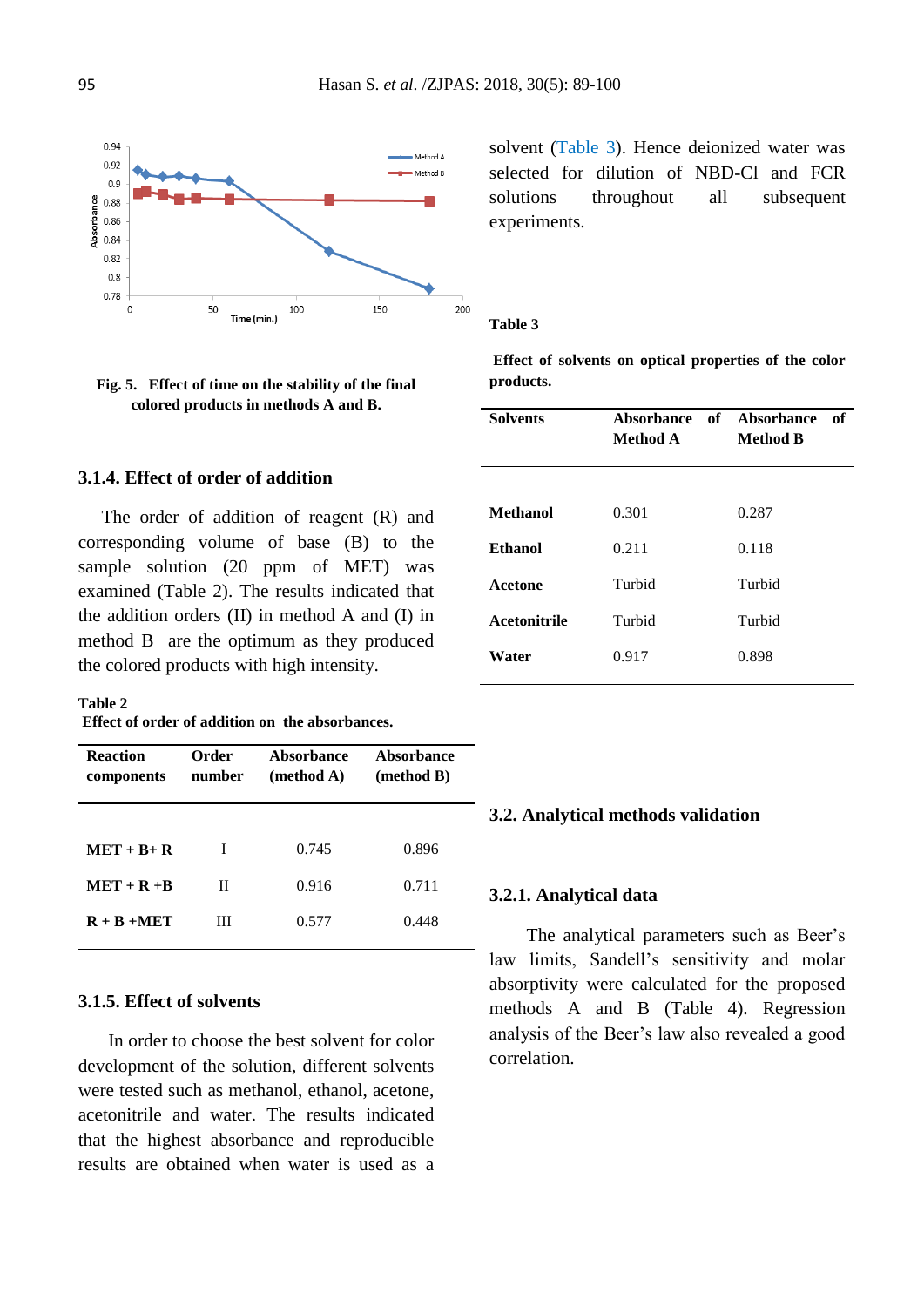#### **Table 4**

**Analytical parameters of methods A and B for determination of MET.**

| <b>Parameters</b>                    | The value (Method A)  | The value (Method B)  |
|--------------------------------------|-----------------------|-----------------------|
| <b>Color</b>                         | Purple                | Blue                  |
| <b>Medium</b>                        | NaOH(2 M)             | $Na_2CO_3$ (2 M)      |
| $\lambda_{\text{max}}$ , nm          | 546                   | 725                   |
| Beer's law range $(\mu g / ml)$      | $0.3 - 30$            | $0.5 - 40$            |
| $LOD$ ( $\mu$ g / ml)                | 0.16                  | 0.05                  |
| $LOQ$ ( $\mu$ g/ml)                  | 0.56                  | 0.18                  |
| $\epsilon$ (l/mole. cm)              | $0.712 \times 10^{4}$ | $0.685 \times 10^{4}$ |
| Sandell's sensitivity $(\mu g/cm^2)$ | 0.024                 | 0.025                 |
| Regression equation : $Y = bX + a^*$ |                       |                       |
| Intercept $(a)$                      | 0.1058                | 0.103                 |
| Slope (b)                            | 0.0416                | 0.04                  |
| Determination coefficient $(R^2)$    | 0.9982                | 0.9967                |
| $RSD\%$                              | 0.225                 | 0.31                  |
| Recovery%                            | 100.69                | 99.04                 |
| Stability (h.)                       |                       | 3                     |

\* Y is absorbance and X is concentration.

## **3.2.2. Limit of detection and limit of quantification**

Limit of detection (LOD) and limit of quantification (LOQ) indicate the sensitivity of the method. LOD is the lowest detectable concentration of the analyte by the method while LOQ is the minimum quantifiable concentration. LOD and LOQ were calculated according to the International Union of Pure and Applied Chemistry (IUPAC) definition (IUPAC, 1978):

LOD =  $3 \sigma/s$  and LOQ =  $10\sigma/s$ 

Where:  $\sigma$  is the standard deviation of replicate measurements under the same conditions as used for the sample analysis in the absence of the analyte; s is the sensitivity of the method **Table 5 Accuracy and precision of the proposed methods A & B.** i.e. the slope of the calibration curve. The results showed in Table 4 indicate the high sensitivity of the proposed methods.

#### **3.2.3. Precision and accuracy**

 The accuracy and precision of the proposed methods were evaluated by replicate analysis  $(n = 5)$  of calibration standards at three concentration levels as the RSD and recovery percentage were calculated for both methods A and B. The results illustrated in Table 5 indicate that the methods were satisfactory and have a good accuracy and precision.

|                                    |                                                 | Accuracy and directsion of the droposed methods $A \propto D$ . |                             |                             |                             |                             |
|------------------------------------|-------------------------------------------------|-----------------------------------------------------------------|-----------------------------|-----------------------------|-----------------------------|-----------------------------|
| <b>MET</b><br>taken,<br>$\mu$ g/ml | <b>MET</b> found,<br>$\mu$ g/ml for<br>method A | <b>MET</b> found,<br>$\mu$ g/ml for<br>method B                 | Recovery, % for<br>method A | Recovery, % for<br>method B | RSD, $\%^*$ for<br>method A | RSD, $\%^*$ for<br>method B |
| 5.0                                | 5.08                                            | 4.79                                                            | 101.6                       | 95.8                        | 0.236                       | 0.46                        |
| 15.0                               | 15.12                                           | 15.28                                                           | 100.8                       | 101.8                       | 0.244                       | 0.24                        |
| 25.0                               | 24.92                                           | 24.88                                                           | 99.68                       | 99.52                       | 0.195                       | 0.23                        |
|                                    | Average                                         |                                                                 | 100.69                      | 99.04                       | 0.225                       | 0.31                        |

\*Average of five determinations.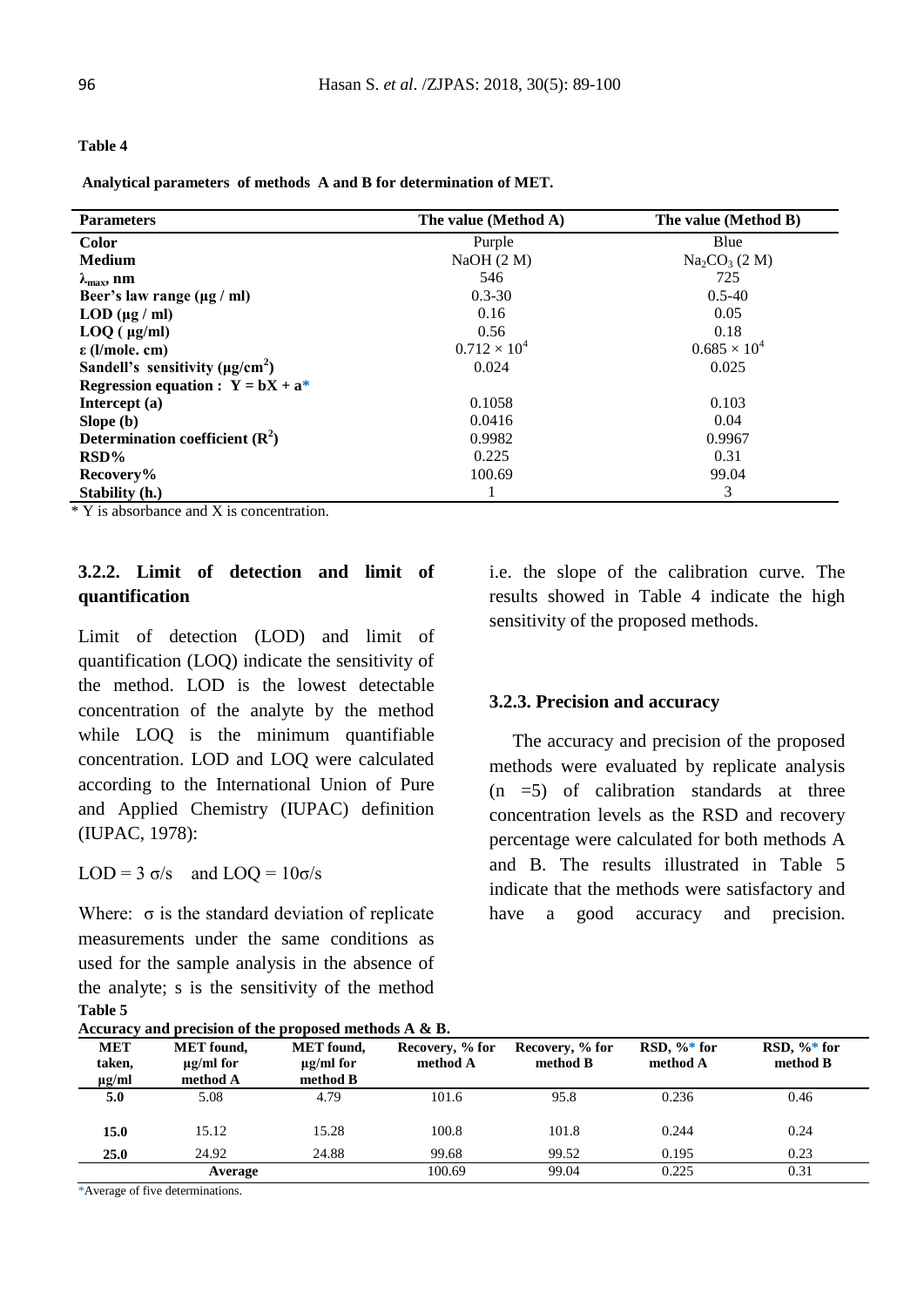## **3.3. Interference study**

 The effects of common excipients used in the pharmaceutical preparations on the performing of the proposed analytical methods were studied. It was carried out by analyzing a synthetic sample solution containing 20 μg of **Table 6 Effect of excipients for assay of MET.**

MET in the presence of different amounts of excipients (starch, glucose, lactose and sodium chloride).Experimental results showed that the excipients or additives up to 500 μg has no impact on the determination of MET ( Table 6).

| Effect of excipients for assay of MET. |               |                                |                                |
|----------------------------------------|---------------|--------------------------------|--------------------------------|
| <b>Excipients</b>                      | µg Excipients | Recovery% $(n=3)$ for method A | Recovery% $(n=3)$ for method B |
| <b>Starch</b>                          | 100           | 101.2                          | 101.2                          |
|                                        | <b>200</b>    | 102.8                          | 100.9                          |
|                                        | 500           | 96.7                           | 99.2                           |
| <b>Glucose</b>                         | 100           | 100.7                          | 99.8                           |
|                                        | <b>200</b>    | 98.4                           | 101.9                          |
|                                        | 500           | 97.6                           | 102.5                          |
| Lactose                                | 100           | 9.8                            | 100.8                          |
|                                        | <b>200</b>    | 98.1                           | 101.3                          |
|                                        | 500           | 96.9                           | 98.5                           |
| Sodium chloride                        | 100           | 99.3                           | 101.1                          |
|                                        | <b>200</b>    | 98.9                           | 97.8                           |
|                                        | 500           | 97.7                           | 102.7                          |

## **3.4. Application to the analysis of pharmaceutical formulations**

 The proposed methods were applied successfully for determination of MET in pharmaceutical formulations. Validation of the proposed methods A and B was performed statistically (Miller and Miller, 2005) by taking five replicate measurements and then comparing the obtained results with those corresponding data obtained by the official BP

method (British Pharmacopeia, 2013). No significant difference was found by applying ttest and F-test at 99% confidence level with four degrees of freedom (Table 7). The results showed that the experimental t-test and F-test were less than the theoretical value  $(t=3.747)$ ,  $F=15.97$ )(Table 7) and indicating that there was no significant difference between the results obtained by the proposed methods and standard method.

**Table 7**

| таріс 1<br>Applications of methods $A \& B$ for the determination of MET and statistical comparison with the official method. |                                    |                             |                 |  |  |  |  |  |  |  |
|-------------------------------------------------------------------------------------------------------------------------------|------------------------------------|-----------------------------|-----------------|--|--|--|--|--|--|--|
| <b>Pharmaceutical</b><br>preparations of MET                                                                                  |                                    | % Found $1 \pm SD^2$        |                 |  |  |  |  |  |  |  |
|                                                                                                                               |                                    | Proposed methods            | Official method |  |  |  |  |  |  |  |
|                                                                                                                               | Method A.                          | Method B,                   |                 |  |  |  |  |  |  |  |
|                                                                                                                               | $t^3 \& F^4$ values                | $t^3 \& F^4$ values         |                 |  |  |  |  |  |  |  |
| Nidazole 200 mg (suspension),                                                                                                 | $97.2 \pm 0.53$                    | $97.0 \pm 0.66$             | $96.4 \pm 1.14$ |  |  |  |  |  |  |  |
| <b>HIKMA Pharma. Jordan</b>                                                                                                   | $t=1.92$<br>$F = 1.00$             | $t = 1.80$<br>$F=4.79$      |                 |  |  |  |  |  |  |  |
| Metronidazole Awa 500 mg (tablet),<br>Awamedica, Erbil, Iraq                                                                  | $101.6 \pm 0.82$<br>$t = 1.98$     | $97.6 + 0.77$<br>$t = 1.91$ | $97.0 \pm 0.46$ |  |  |  |  |  |  |  |
| Flanizol 500 mg (tablet), United                                                                                              | $F = \cdot .59$<br>$98.4 \pm 0.66$ | $F=0.98$<br>$95.4 \pm 0.97$ | $99.2 \pm 0.16$ |  |  |  |  |  |  |  |
| Pharma. Jordan                                                                                                                | $t=1.91$<br>$F = \cdot .85$        | $t = 1.98$<br>$F = 1.48$    |                 |  |  |  |  |  |  |  |

<sup>1</sup> Average of five determinations;  ${}^{2}$  SD=Standard deviation;  ${}^{3}$  Tabulated t-value for four degrees of freedom; and p=0.01 is 3.747;  ${}^{4}$  Tabulated F-value for four degrees of freedom; and p=0.01 is 15.97.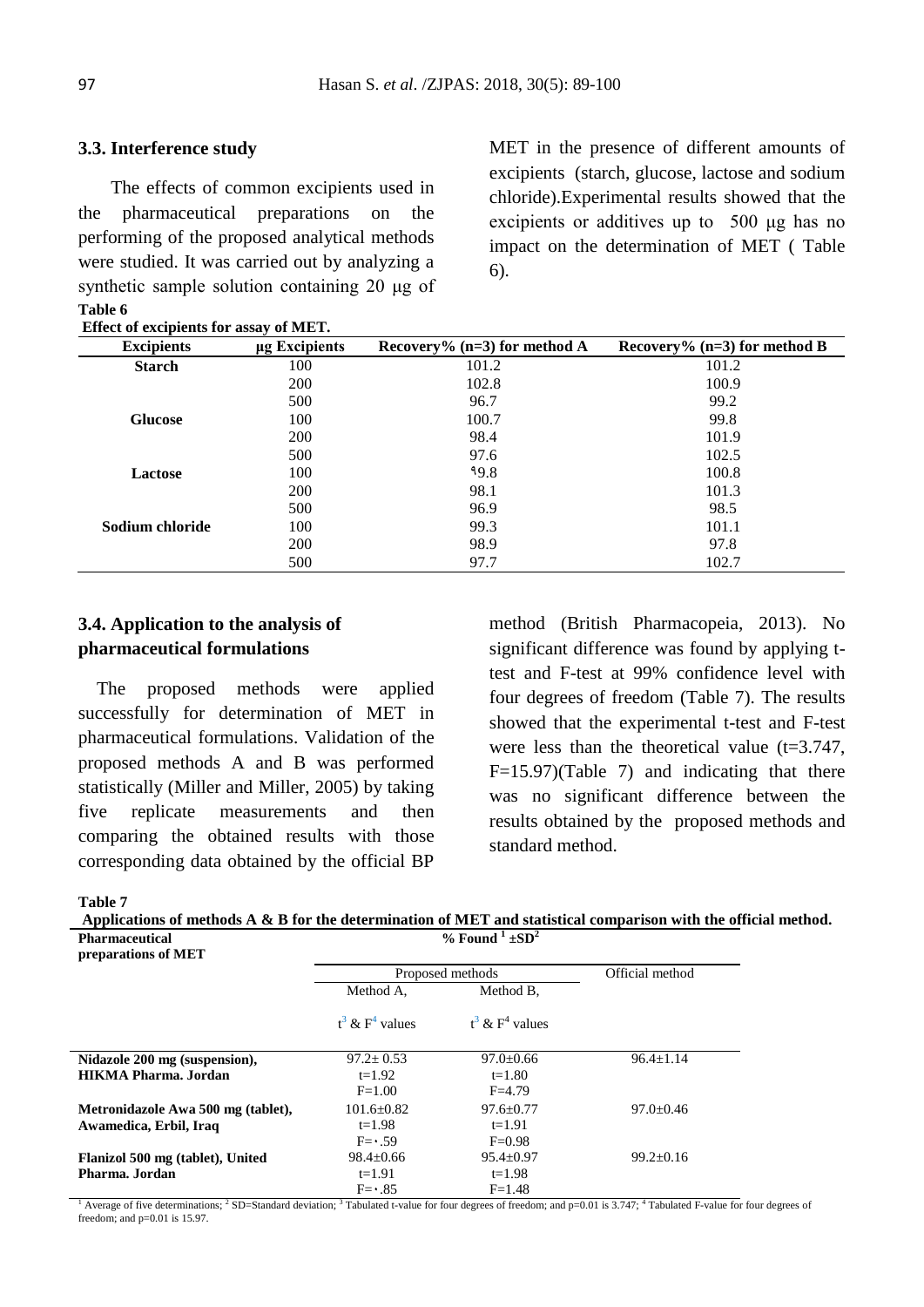products.

## **3.5. Comparison of the methods**

Several analytical variables were taken into account to make a comparison between the

**Table 8**

|  |  |  | Comparison between the proposed methods and previously reported methods for determination of MET. |  |  |  |
|--|--|--|---------------------------------------------------------------------------------------------------|--|--|--|
|  |  |  |                                                                                                   |  |  |  |

| <b>Analytical parameters</b>         |                       | <b>Proposed methods</b>               | Previouslyreported                  | <b>Previously reported</b> |
|--------------------------------------|-----------------------|---------------------------------------|-------------------------------------|----------------------------|
|                                      | Method A              | Method B                              | method *                            | method **                  |
| Color                                | Purple                | Blue                                  | Pinkish-red                         | Purple                     |
| Medium                               | Aqueous               | Aqueous                               | Aqueous                             | 1, 4-dioxan/Acetonitrile   |
|                                      | $(2M$ NaOH $)$        | (2M Na <sub>2</sub> CO <sub>3</sub> ) | (3% sulphamic acid)                 | $(6:4)$ mixture            |
| Type of reaction                     | Coupling              | Coupling                              | Diazo-coupling                      | charge-transfer            |
|                                      | reaction              | reaction                              | reaction                            | complexation               |
| Reagent                              | NBD-Cl                | <b>FCR</b>                            | $N-(1-naphthyl)$<br>ethylenediamine | chloranilic acid           |
| Temperature $(^{\circ}C)$            | 25                    | 25                                    | At room temperature                 | At room temperature        |
| $\lambda_{\text{max}}$ , nm          | 546                   | 725                                   | 503                                 | 520                        |
| Beer's law range $(\mu g/ml)$        | $0.3 - 30$            | $0.5 - 40$                            | $0.8 - 20$                          | $5-40$                     |
| Determination                        | 0.9982                | 0.9967                                | 0.9999                              | 0.9990                     |
| coefficient, $R^2$                   |                       |                                       |                                     |                            |
| $\epsilon$ (l/mol.cm)                | $0.712 \times 10^{4}$ | $0.685 \times 10^{4}$                 | $4.673\times10^{3}$                 | $1.312 \times 10^{3}$      |
| $LOD (\mu g/ml)$                     | 0.16                  | 0.05                                  | .                                   |                            |
| RSD%                                 | 0.225                 | 0.31                                  | $\pm 0.47$ to $\pm 1.08$            |                            |
| Stability of the color               | 1 <sub>h</sub>        | 3 <sub>h</sub>                        | 75 minutes                          | .                          |
| Applications                         | Suspension and        | Suspension and                        | Suspension , tablets and            | Dosage forms               |
|                                      | tablets               | tablets                               | injection                           |                            |
| $\div$ Thursday is a Trienth $0.010$ |                       |                                       |                                     |                            |

\* Ibrahim and Bashir, 2012. \*\* Adegoke, 2011.

#### **4. CONCLUSIONS**

The important features of the developed methods compared to other previously used techniques for the determination of metronidazole are sensitivity, easy accessibility to the instrument and cost –effectiveness. The reagents used in the proposed methods are safe, cheap and readily available. The statistical analysis showed that the data from the proposed methods are in a good agreement with those reported in literature. The high values of molar absorptivity, low values of Sandell's sensitivity and LOD indicate the high sensitivity of the proposed methods. The

methods are free from critical optimum conditions such as heating, extraction step, pH control and using of toxic organic solvents. The colored products obtained from the reaction were enough stable to be analyzed by the analyst. Moreover, the developed methods are not affected by interferences such as excipients or additives. The presented data in this paper for determination of metronidazole in its pure and dosage forms demonstrate that the proposed methods have an acceptable linearity, high accuracy and precisio

developed methods and other previously reported spectrophotometric methods (Table 8).It indicates that the developed methods are sensitive due to the high values of molar absorptivity enough stability of the colored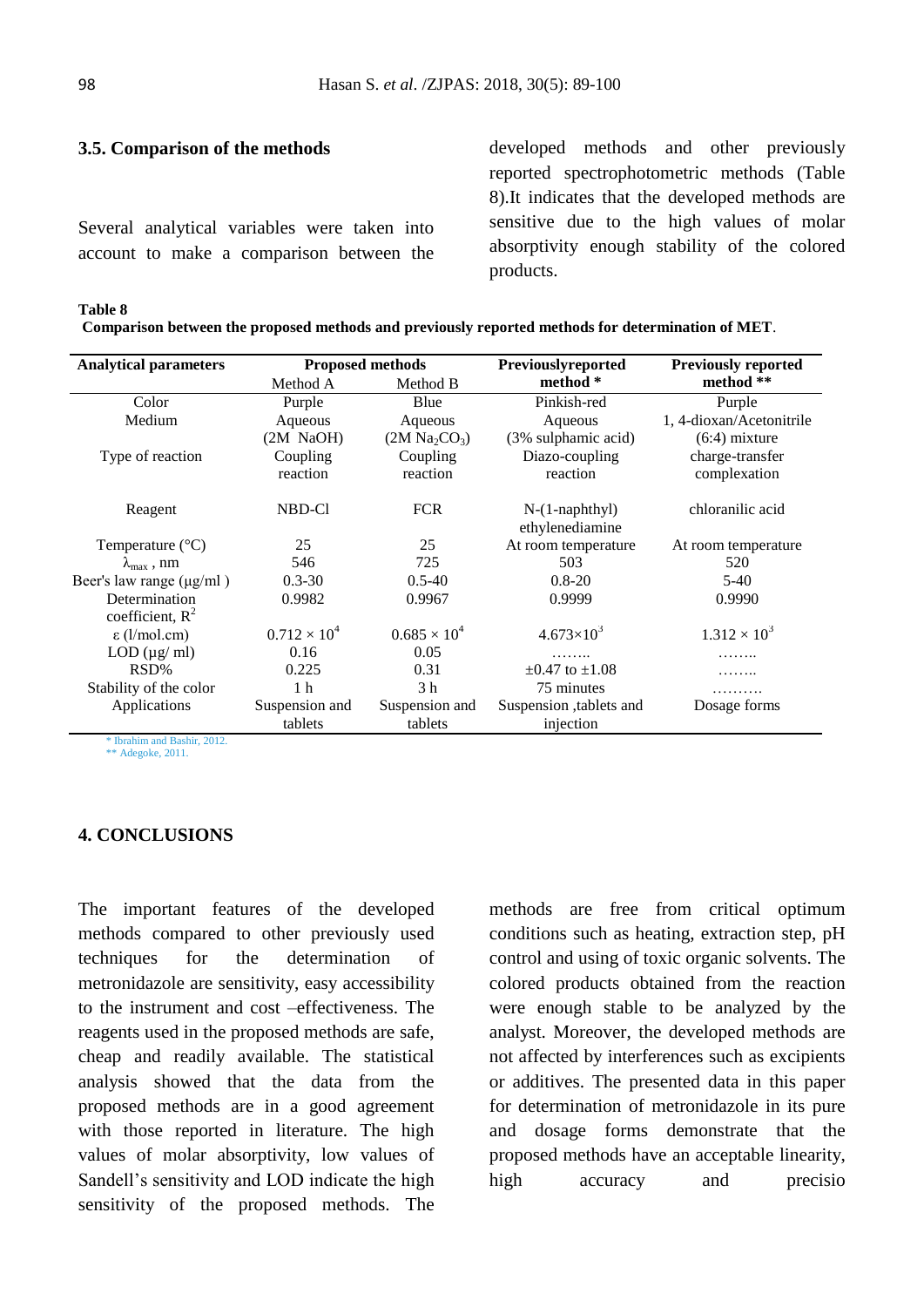#### **Acknowledgements**

 The authors would like to express their appreciation to Awamedica Company for Drug Industries and Medical Applications in Erbil for providing pure metronidazole drug as a gift.

## **REFERENCES**

- Adegoke, O. A. 2011. Spectrophotometric and thermodynamic studies of the charge transfer complexation of nitroimidazoles with chloranilic acid following metal hydride reduction, Afr. J. Pure Appl. Chem., 5(8), 255-264.
- Adegoke, O.A. and Umoh, O.E. 2009. A new approach to the spectrophotometric determination of metronidazole and tinidazole using Pdimethylaminobenzaldehyde, Acta Pharm., 59, 407- 419.
- Al-Halabi, Z., Al-Khayat, M.A., Haidar, S. 2012. Separation and assay of antiprotozoal imidazole derivatives (metronidazole, tinidazole and secnidazole) by RP-HPLC, Int. J. Pharm. Sci. Rev. Res., 13, 13-18.
- Alsamarrai, K. F. 2011. Spectrophotometric determination of Metronidazole via diazotization reaction with p-Hydroxy Benzaldehyde as a coupling reagent, Kerbala J. Pharm.Sci., 2, 48-58.
- Al-Temur, D. H. 2015. Spectrophotometric method for determination of metronidazole in pharmaceutical preparations, M.Sc. Thesis, Mosul University.
- Ashour, S., Kattan, N. 2010. Simultaneous determination of miconazole nitrate and metronidazole in different pharmaceutical dosage forms by gas chromatography and flame ionization detector (GC-FID), Int. J. Bio. Sci., 6 ,13-18.
- Bhatkar, R.G. and Chodankar, S.K., Indian J. 1980 .Pharm. Sci., 42 ,127-129.
- Basavaiah, K., Prammela, H.C. 2002 . Simple spectrophotometric determination of acyclovir in bulk drug and formulations. Farmaco, 57 ,443-449.
- British Pharmacopeia. System Simulation Ltd, the Stationary Office Ltd, London, I (2013) 1035.
- El-Emam, A.A., Hansen, S.H., Moustafa, M.A., El-Ashry, S.M., El-Sherbiny, D.T. 2004 . Determination of

lisinopril in dosage forms and spiked human plasma through derivatization with 7-chloro-4-nitrobenzo-2 oxa-1,3-diazole (NBD-Cl) followed by spectrophotometry or HPLC with fluorimetric detection, J. Pharm. Bio. Anal., 34(1) ,35-44.

- El-Enany, N., Belal, F., Rizk, M. 2004. Spectrophotometric determination of salbutamol in bulk and dosage forms after derivatization with 4 chloro-7-nitrobenzo-2-oxa-1,3-diazole (NBD-Cl), Chem. Anal. (Warsaw), 49(2) ,261-269.
- Ibrahim, W. H., Bashir, W. A. 2012. Spectrophotometric determination of metronidazole by prior reduction and subsequent diazotization and coupling with N-(1 naphthyl)ethylenediamine–application to pharmaceutical preparations , Raf. J. Sci., 23,(3), 78-93.
- [Ikawa, M.1](http://www.ncbi.nlm.nih.gov/pubmed/?term=Ikawa%20M%5BAuthor%5D&cauthor=true&cauthor_uid=12643635)., [Schaper, T.D.](http://www.ncbi.nlm.nih.gov/pubmed/?term=Schaper%20TD%5BAuthor%5D&cauthor=true&cauthor_uid=12643635), [Dollard, C.A.](http://www.ncbi.nlm.nih.gov/pubmed/?term=Dollard%20CA%5BAuthor%5D&cauthor=true&cauthor_uid=12643635), [Sasner, J.J.](http://www.ncbi.nlm.nih.gov/pubmed/?term=Sasner%20JJ%5BAuthor%5D&cauthor=true&cauthor_uid=12643635) 2003 . Utilization of Folin−Ciocalteu phenol reagent for the detection of certain nitrogen compounds, J. Agric. Food Chem., 51, (7),1811-1815.
- IUPAC, analytical chemistry division, nomenclature, symbol, units and their usage in spectrochemical analysis. II. Data interpretation, Spectrochim. Acta B, 33(1978) 241-246.
- Jadhav, A., Joseph, A., Nikam, P., Kadam, V. 2012 . [Spectrophotometric estimation of ferulic acid from](javascript:void(0))  [Ferula asafoetida by Folin Ciocalteu's reagent,](javascript:void(0)) Der Pharmacia Sinica, 3, (6),680-684.
- Kattab, F.I., Ramadan, N.K., Hegazy, M.A., Ghoniem, N.S.. 2011. Microsized graphite sensors for potentiometric determination of metronidazole and spiramycin, Port. Elect. Chim. Acta, 29,79-90.
- Kuchekar, B.S., Thakkar, S.V., Chothe, P.P., Hiremath, M.R., Shinde, D.B. 2005. [Spectrophotometric](https://scholar.google.com/citations?view_op=view_citation&hl=en&user=jAJiTn4AAAAJ&citation_for_view=jAJiTn4AAAAJ:qjMakFHDy7sC)  [estimation of sildenafil citrate in tablets,](https://scholar.google.com/citations?view_op=view_citation&hl=en&user=jAJiTn4AAAAJ&citation_for_view=jAJiTn4AAAAJ:qjMakFHDy7sC) Indian J. Pharm. Sci., 67 (6) ,749-751.
- Kumar, K.S., Manasa, B., Nagamani, E., Varma,G,M., Mahesh, E., Sudhakar, B., Narayana, T.V. 2012. Spectrophotometric determination of secnidazole using